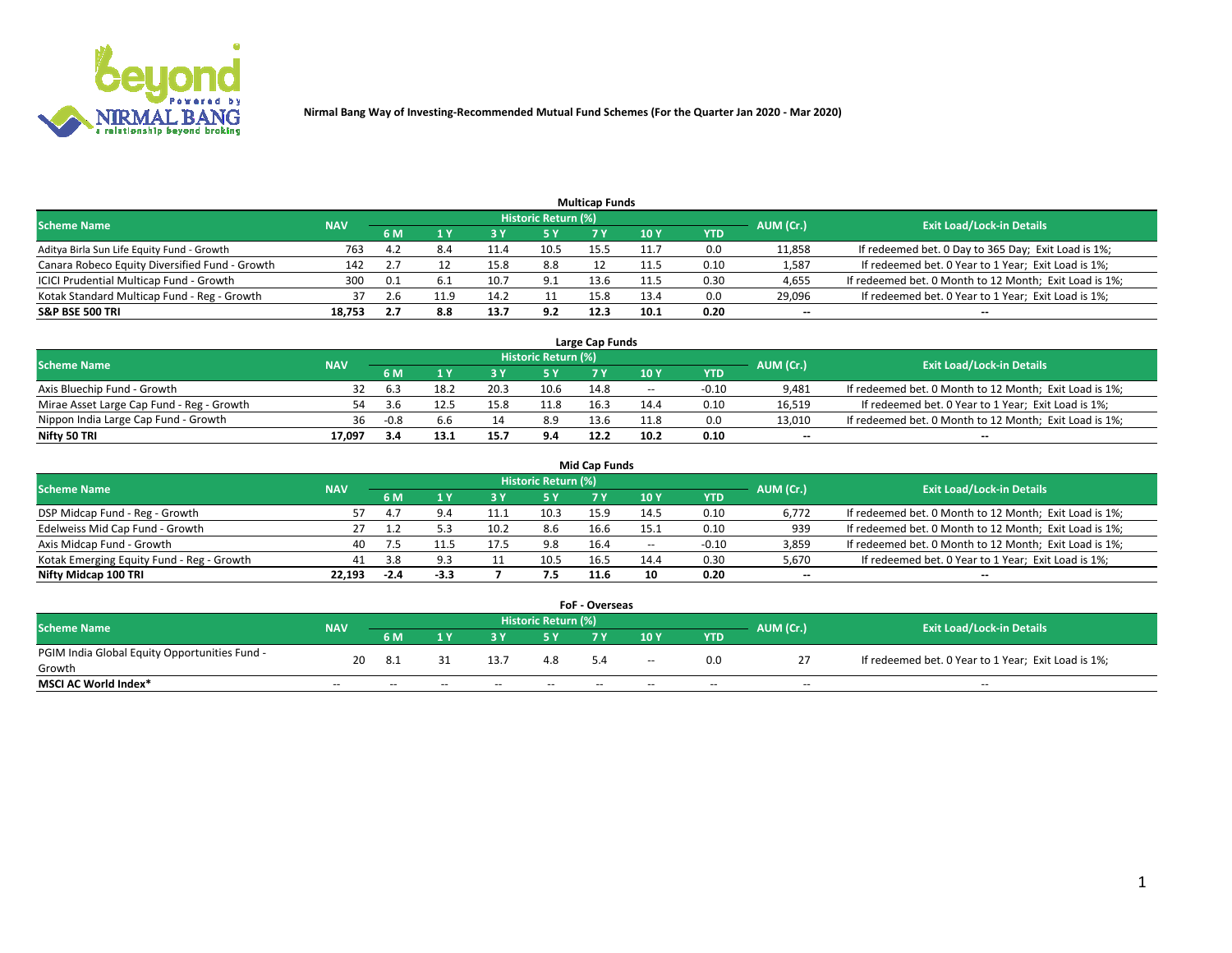

|                                                  |            |     |      |      |                     | Large & Midcap |      |         |           |                                                     |
|--------------------------------------------------|------------|-----|------|------|---------------------|----------------|------|---------|-----------|-----------------------------------------------------|
| <b>Scheme Name</b>                               | <b>NAV</b> |     |      |      | Historic Return (%) |                |      |         | AUM (Cr.) | <b>Exit Load/Lock-in Details</b>                    |
|                                                  |            | 6 M |      |      | 5 Y                 |                | 10Y  | YTD     |           |                                                     |
| Canara Robeco Emerging Equities - Growth         | 97         |     | 8.6  | 14.1 | 11.6                | 19.6           |      | 0.20    | 5,258     | If redeemed bet. 0 Year to 1 Year; Exit Load is 1%; |
| Invesco India Growth Opportunities Fund - Growth | 36         |     | 10.5 | 15.5 | 10.6                | 14.8           | 12.3 | $-0.10$ | 2,108     | If redeemed bet. 0 Year to 1 Year; Exit Load is 1%; |
| Principal Emerging Bluechip Fund - Growth        | 108        |     |      |      | 10.8                | 17.8           | 14.4 | 0.0     | 2,120     | If redeemed bet. 0 Year to 1 Year; Exit Load is 1%; |
| NIFTY Large Midcap 250 TRI                       | 435.       |     | 6.1  | 13.1 | 9.8                 | 13.5           | 11.2 | 0.20    | $\sim$    | $-$                                                 |

| <b>Focused Funds</b>             |            |     |      |      |                     |      |       |      |           |                                                        |  |  |  |
|----------------------------------|------------|-----|------|------|---------------------|------|-------|------|-----------|--------------------------------------------------------|--|--|--|
| <b>Scheme Name</b>               | <b>NAV</b> |     |      |      | Historic Return (%) |      |       |      |           | <b>Exit Load/Lock-in Details</b>                       |  |  |  |
|                                  |            | 6 M |      |      |                     |      | 10 Y  | YTD  | AUM (Cr.) |                                                        |  |  |  |
| Axis Focused 25 Fund - Growth    |            |     | 14.4 | 18.6 | 12.7                | 14.8 | $- -$ | 0.0  | 8.891     | If redeemed bet. 0 Month to 12 Month; Exit Load is 1%; |  |  |  |
| SBI Focused Equity Fund - Growth | 153        |     | 15.b |      |                     |      | 16.6  | 0.0  | 6.526     | If redeemed bet. 0 Year to 1 Year; Exit Load is 1%;    |  |  |  |
| <b>S&amp;P BSE 500 TRI</b>       | 18.753     |     | 8.8  | 13.7 | 9.2                 | 12.3 | 10.1  | 0.20 | $\sim$    | $- -$                                                  |  |  |  |

| <b>Small Cap Funds</b>                         |            |        |        |                     |      |        |        |      |           |                                                     |  |  |  |  |
|------------------------------------------------|------------|--------|--------|---------------------|------|--------|--------|------|-----------|-----------------------------------------------------|--|--|--|--|
| <b>Scheme Name</b>                             | <b>NAV</b> |        |        | Historic Return (%) |      |        |        |      | AUM (Cr.) | <b>Exit Load/Lock-in Details</b>                    |  |  |  |  |
|                                                |            | 6 M    |        | 3Y                  | 5 Y  | 7 Y    | 10Y    | YTD  |           |                                                     |  |  |  |  |
| Franklin India Smaller Companies Fund - Growth | 50         | $-5.7$ | $-4.8$ |                     | 6.4  | 16.5   | 14.6   | 0.50 | 6,953     | If redeemed bet. 0 Year to 1 Year; Exit Load is 1%; |  |  |  |  |
| HDFC Small Cap Fund - Growth                   | 39         | -8.8   |        | 10.3                | 8.5  | 13.6   | 11.4   | 0.80 | 9,034     | If redeemed bet. 0 Year to 1 Year; Exit Load is 1%; |  |  |  |  |
| L&T Emerging Businesses Fund - Reg - Growth    | 23         | -3.5   | $-7.7$ | 9.5                 | 10.2 | $\sim$ | $\sim$ | 0.60 | 6,006     | If redeemed bet. 0 Year to 1 Year; Exit Load is 1%; |  |  |  |  |
| SBI Small Cap Fund - Growth                    | 54         | 4.0    | 6.3    | 14.8                | 13.1 | 22.7   | 17.5   | 0.10 | 3,035     | If redeemed bet. 0 Year to 1 Year; Exit Load is 1%; |  |  |  |  |
| Nifty Smallcap 100 TRI                         | 7.216      | $-5.0$ | $-8.3$ |                     |      | 7.8    | 6.6    | 0.70 | $\sim$    | $- -$                                               |  |  |  |  |

## **ELSS Schemes (Tax Saving u/s 80-C)**

| <b>Scheme Name</b>                           | <b>NAV</b> |      |       | <b>Historic Return (%)</b> |           |      |      |      | AUM (Cr.) | <b>Exit Load/Lock-in Details</b> |
|----------------------------------------------|------------|------|-------|----------------------------|-----------|------|------|------|-----------|----------------------------------|
|                                              |            | 6 M  | 1 Y   | 3 Y                        | <b>5Y</b> | 7 Y  | 10Y  | YTD  |           |                                  |
| Aditya Birla Sun Life Tax Relief 96 - Growth | 32         | 3.9  |       | 12.6                       | 10        | 15.2 |      | 0.10 | 9,998     | Nil                              |
| Axis Long Term Equity Fund - Growth          | 49         | -6.6 | 14. . | 17.4                       | 11.3      | 18.6 | 17.3 | 0.0  | 21,160    | Nil                              |
| Canara Robeco Equity Tax Saver Fund - Growth | 68         |      | 10.5  | 14.3                       | 8.5       | 12.6 | 12.1 | 0.0  | 988       | Nil                              |
| Invesco India Tax Plan - Growth              | 54         | -3.5 |       | 13.5                       | 9.9       | 15.3 | 13.4 | 0.0  | 977       | Nil                              |
| Mirae Asset Tax Saver Fund - Reg - Growth    | 19         |      | 14.2  | 18.1                       | $- -$     | --   | --   | 0.20 | 2,877     | Nil                              |
| S&P BSE 200 TRI                              | 6,086      | 3.2  | 10.2  | 14.5                       | 9.6       | 12.5 | 10.3 | 0.10 | $-$       | $- -$                            |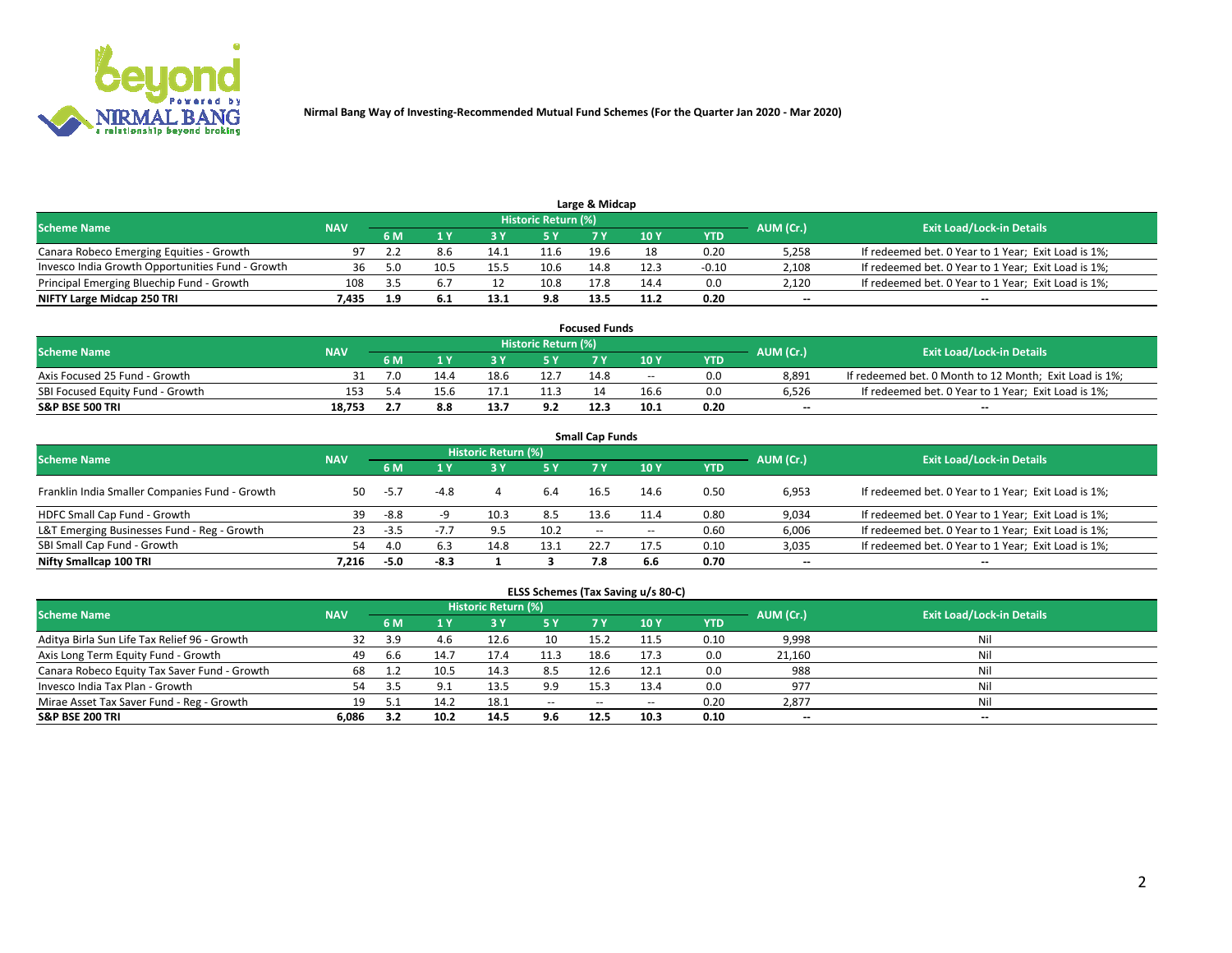

| <b>Contra/Value Fund</b>                                                                                        |        |        |      |      |      |      |      |            |        |                                                     |  |  |  |  |
|-----------------------------------------------------------------------------------------------------------------|--------|--------|------|------|------|------|------|------------|--------|-----------------------------------------------------|--|--|--|--|
| <b>Historic Return (%)</b><br><b>Exit Load/Lock-in Details</b><br>AUM (Cr.)<br><b>Scheme Name</b><br><b>NAV</b> |        |        |      |      |      |      |      |            |        |                                                     |  |  |  |  |
|                                                                                                                 |        | 6 M    |      |      | 5 Y  | 7 V  | 10Y  | <b>YTD</b> |        |                                                     |  |  |  |  |
| Kotak India EQ Contra Fund - Reg - Growth                                                                       |        |        | 10.2 | 15.2 | 9.6  |      | 10.8 | 0.20       | 883    | If redeemed bet. 0 Year to 1 Year; Exit Load is 1%; |  |  |  |  |
| Invesco India Contra Fund - Growth                                                                              | 49     |        | 5.8  | 14.2 | 10.6 | 15.9 | 12.5 | 0.20       | 4,558  | If redeemed bet. 0 Year to 1 Year; Exit Load is 1%; |  |  |  |  |
| UTI Value Opportunities Fund - Growth                                                                           |        | 4.8    | 10.2 | 11.6 | -6.1 | 10.4 | 10.4 | 0.20       | 4,542  | If redeemed bet. 0 Year to 1 Year; Exit Load is 1%; |  |  |  |  |
| Nippon India Value Fund - Growth                                                                                | 75.    | $-0.1$ |      |      |      | 11.9 | 10.5 | 0.10       | 3,129  | If redeemed bet. 0 Year to 1 Year; Exit Load is 1%; |  |  |  |  |
| <b>S&amp;P BSE 500 TRI</b>                                                                                      | 18,753 |        | 8.8  | 13.7 | 9.2  | 12.3 | 10.1 | 0.20       | $\sim$ | $- -$                                               |  |  |  |  |

|                                                                           |            |        |      |                     |       | Sector/Thematic |                          |            |                          |                                                        |
|---------------------------------------------------------------------------|------------|--------|------|---------------------|-------|-----------------|--------------------------|------------|--------------------------|--------------------------------------------------------|
| <b>Scheme Name</b>                                                        | <b>NAV</b> |        |      | Historic Return (%) |       |                 |                          |            | AUM (Cr.)                | <b>Exit Load/Lock-in Details</b>                       |
|                                                                           |            | 6 M    | 1 Y  | 73 Y                | 5 Y   | 7 Y             | 10Y                      | <b>YTD</b> |                          |                                                        |
| Canara Robeco Consumer Trends Fund - Reg -<br>Growth                      | 43         |        | 12.7 | 17.5                | 11.2  | 14.5            | 14.8                     | 0.0        | 371                      | If redeemed bet. 0 Year to 1 Year; Exit Load is 1%;    |
| Mirae Asset Great Consumer Fund - Growth                                  | 37         | 7.6    | 9.2  | 18.8                | 12.1  | 15.7            | $\overline{\phantom{a}}$ | 0.30       | 952                      | If redeemed bet. 0 Year to 1 Year; Exit Load is 1%;    |
| ICICI Prudential Technology Fund - Growth                                 | 58         | $-0.2$ | 2.9  | 13.9                | 7.8   |                 | 15.3                     | 0.80       | 412                      | If redeemed bet. 0 Day to 15 Day; Exit Load is 1%;     |
| Nippon India Pharma Fund - Growth                                         | 153        | 6.7    | 2.1  | 4.3                 |       | 11.8            | 13.2                     | 0.40       | 2,434                    | If redeemed bet. 0 Year to 1 Year; Exit Load is 1%;    |
| BNP Paribas India Consumption Fund - Reg - Growth                         | 13         | 9.8    | 18.5 | $- -$               | $- -$ | $- -$           | $- -$                    | 0.40       | 453                      | If redeemed bet. 0 Month to 12 Month; Exit Load is 1%; |
| ICICI Prudential Banking and Financial Services Fund -<br>Retail - Growth | 70         | 1.6    | 14.2 | 18.6                | 13.2  | 17.1            | 17                       | 0.50       | 3,632                    | If redeemed bet. 0 Day to 15 Day; Exit Load is 1%;     |
| <b>S&amp;P BSE 500 TRI</b>                                                | 18.753     | 2.7    | 8.8  | 13.7                | 9.2   | 12.3            | 10.1                     | 0.20       | $\overline{\phantom{a}}$ | $- -$                                                  |

|                                                            |            |        |      |                            |        |       | <b>Dynamic Asset Allocation Funds</b> |            |           |                                                          |
|------------------------------------------------------------|------------|--------|------|----------------------------|--------|-------|---------------------------------------|------------|-----------|----------------------------------------------------------|
| <b>Scheme Name</b>                                         | <b>NAV</b> |        |      | <b>Historic Return (%)</b> |        |       |                                       |            | AUM (Cr.) | <b>Exit Load/Lock-in Details</b>                         |
|                                                            |            | 6 M    | 1 Y  | 73 Y                       | 5 Y    |       | 10Y                                   | <b>YTD</b> |           |                                                          |
| ICICI Prudential Balanced Advantage Fund - Reg -<br>Growth | 38         | 5.3    | 10.7 | 10.5                       | 9.1    | 12    | 12                                    | 0.10       | 28,383    | If redeemed bet. 0 Year to 1 Year; Exit Load is 1%;      |
| Invesco India Dynamic Equity Fund - Growth                 | 30         | 2.3    | 8.8  | 10.5                       |        | 11.8  | 10.1                                  | $-0.10$    | 912       | If redeemed bet. 0 Month to 3 Month; Exit Load is 0.25%; |
| Nippon India Balanced Advantage Fund - Growth              | 94         | 1.8    | 8.1  | 10.9                       | 7.8    | 11.1  | 10.4                                  | 0.10       | 2,612     | If redeemed bet. 0 Month to 12 Month; Exit Load is 1%;   |
| HDFC Balanced Advantage Fund - Growth                      | 202        | $-2.2$ | 6.7  | 12.8                       | 8.8    | 11.4  | 10.7                                  | 0.30       | 44,345    | If redeemed bet. 0 Year to 1 Year; Exit Load is 1%;      |
| SBI Dynamic Asset Allocation Fund - Reg - Growth           | 14         | 3.2    | 6.2  | 10.3                       | $\sim$ | $- -$ | $- -$                                 | 0.0        | 676       | If redeemed bet. 0 Month to 12 Month; Exit Load is 1%;   |
| NIFTY 50 Hybrid Composite Debt 65:35 Index                 | 10,579     | 4.0    | 12.6 | 12.8                       | 9.2    | 11    | 9.8                                   | 0.10       | --        | --                                                       |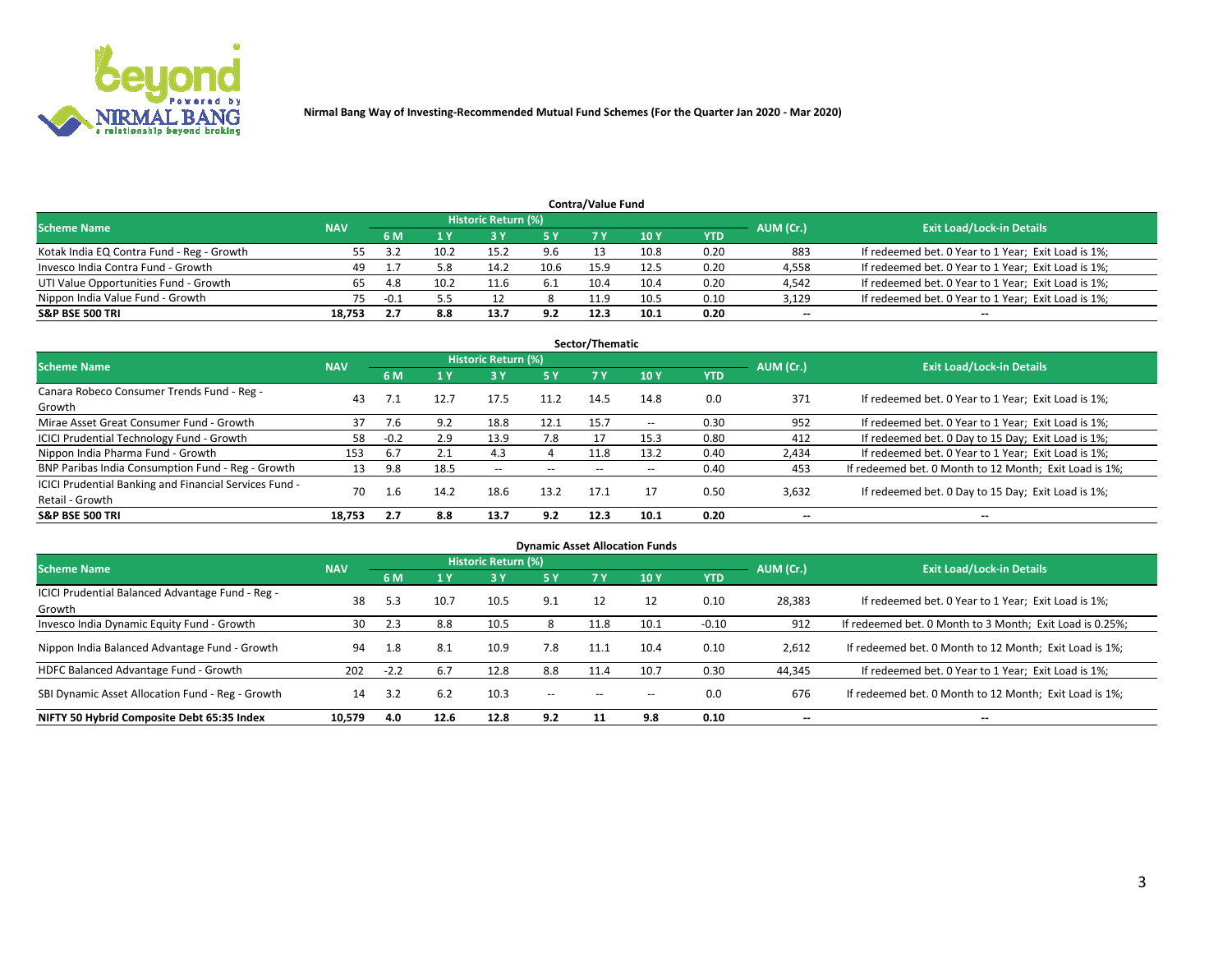

|                                                 |            |     |      |                            |        | <b>Hybrid Aggressive</b> |       |      |                          |                                                        |
|-------------------------------------------------|------------|-----|------|----------------------------|--------|--------------------------|-------|------|--------------------------|--------------------------------------------------------|
| <b>Scheme Name</b>                              | <b>NAV</b> |     |      | <b>Historic Return (%)</b> |        |                          |       |      | AUM (Cr.)                | <b>Exit Load/Lock-in Details</b>                       |
|                                                 |            | 6 M |      |                            |        |                          | 10Y   | YTD  |                          |                                                        |
| ICICI Prudential Equity & Debt Fund - Growth    | 140        |     | 9.2  | 10.1                       | 9.2    |                          | 13.3  | 0.10 | 23,501                   | If redeemed bet. 0 Year to 1 Year; Exit Load is 1%;    |
| Mirae Asset Hybrid - Equity Fund - Reg - Growth | 16         | 3.b | 11.9 | 13.2                       | $\sim$ | $\overline{\phantom{a}}$ | $- -$ | 0.10 | 3,005                    | If redeemed bet. 0 Year to 1 Year; Exit Load is 1%;    |
| SBI Equity Hybrid Fund - Growth                 | 146        |     | 13.4 | 13.1                       | 9.9    | 14.4                     | 11.8  | 0.10 | 31,248                   | If redeemed bet. 0 Month to 12 Month; Exit Load is 1%; |
| Canara Robeco Equity Hybrid Fund - Growth       | 168        | 3.6 | 11.0 | 12.1                       | 9.2    |                          | 12.2  | 0.10 | 2,701                    | If redeemed bet. 0 Year to 1 Year; Exit Load is 1%;    |
| NIFTY 50 Hybrid Composite Debt 65:35 Index      | 10,579     | 4.0 | 12.6 | 12.8                       | 9.2    |                          | 9.8   | 0.10 | $\overline{\phantom{a}}$ | $- -$                                                  |

|                                            |            |      |     |                     |     | <b>Arbitrage Fund</b> |       |           |                                                          |
|--------------------------------------------|------------|------|-----|---------------------|-----|-----------------------|-------|-----------|----------------------------------------------------------|
| Scheme Name                                | <b>NAV</b> |      |     | Historic Return (%) |     |                       |       | AUM (Cr.) | <b>Exit Load/Lock-in Details</b>                         |
|                                            |            | 1 M  | ያ M | 6 M                 |     |                       | YTD   |           |                                                          |
| IDFC Arbitrage Fund - Reg - Growth         | 24         | -4.3 |     | ı h                 | 6.3 | 6.2                   | 33.10 | 11,895    | If redeemed bet. 0 Month to 1 Month; Exit Load is 0.25%; |
| Kotak Equity Arbitrage Fund - Reg - Growth | 28         | 4.6  |     | J.b                 | 6.2 |                       | 29.60 | 17,363    | If redeemed bet. 0 Day to 30 Day; Exit Load is 0.25%;    |
| Nippon India Arbitrage Fund - Growth       | 20         |      |     |                     | 6.3 | b.:                   | 32.60 | 10.224    | If redeemed bet. 0 Month to 1 Month; Exit Load is 0.25%; |

|                                          |            |           |                                  |                          |                          | <b>Equity Saver</b> |               |            |                          |                                                        |
|------------------------------------------|------------|-----------|----------------------------------|--------------------------|--------------------------|---------------------|---------------|------------|--------------------------|--------------------------------------------------------|
| Scheme Name                              | <b>NAV</b> | AUM (Cr.) | <b>Exit Load/Lock-in Details</b> |                          |                          |                     |               |            |                          |                                                        |
|                                          |            | 6 M       |                                  |                          | 5 Y                      |                     | $\sqrt{10}$ Y | <b>YTD</b> |                          |                                                        |
| Axis Equity Saver Fund - Reg - Growth    |            |           |                                  | $\alpha$                 | $\sim$                   | $- -$               | $- -$         | 0.10       | 813                      | If redeemed bet. 0 Month to 12 Month; Exit Load is 1%; |
| Kotak Equity Savings Fund - Reg - Growth |            | 3.ጸ       | 7.8                              | 8.6                      |                          | $\sim$ $\sim$       | $- -$         | 0.0        | 1,869                    | If redeemed bet. 0 Year to 1 Year; Exit Load is 1%;    |
| CRISIL Hybrid 50+50 - Moderate Index*    |            | $-$       | $-$                              | $\overline{\phantom{a}}$ | $\overline{\phantom{a}}$ | $\sim$              | --            | $\sim$     | $\overline{\phantom{a}}$ | $- -$                                                  |

| <b>Liquid Funds</b>              |            |      |     |                            |     |        |            |                 |           |                                  |  |  |  |  |
|----------------------------------|------------|------|-----|----------------------------|-----|--------|------------|-----------------|-----------|----------------------------------|--|--|--|--|
| Scheme Name                      | <b>NAV</b> |      |     | <b>Historic Return (%)</b> |     |        | <b>YTM</b> | Avg             | AUM (Cr.) | <b>Exit Load/Lock-in Details</b> |  |  |  |  |
|                                  |            | 1 W. | 2 W | 1 M                        | 3M  | 71 Y   |            | <b>Maturity</b> |           |                                  |  |  |  |  |
| Axis Liquid Fund - Growth        | 2,163      | 4.ر  |     |                            | 5.4 | b.b    | 5.26       | 0.09            | 30,628    | *Ref Footnote                    |  |  |  |  |
| IDFC Cash Fund - Reg - Growth    | 2.360      |      |     | 4.C                        | 5.1 | 6.3    | 5.04       | 0.10            | 11,140    | *Ref Footnote                    |  |  |  |  |
| Kotak Liquid Fund - Reg - Growth | 3.948      |      |     |                            | 5.3 |        |            | 0.11            | 30,493    | *Ref Footnote                    |  |  |  |  |
| <b>CRISIL Liquid Fund Index</b>  | $\sim$     | 5.9  |     |                            | 5.7 | $\sim$ | $-$        | $\sim$          | $\sim$    | $\sim$                           |  |  |  |  |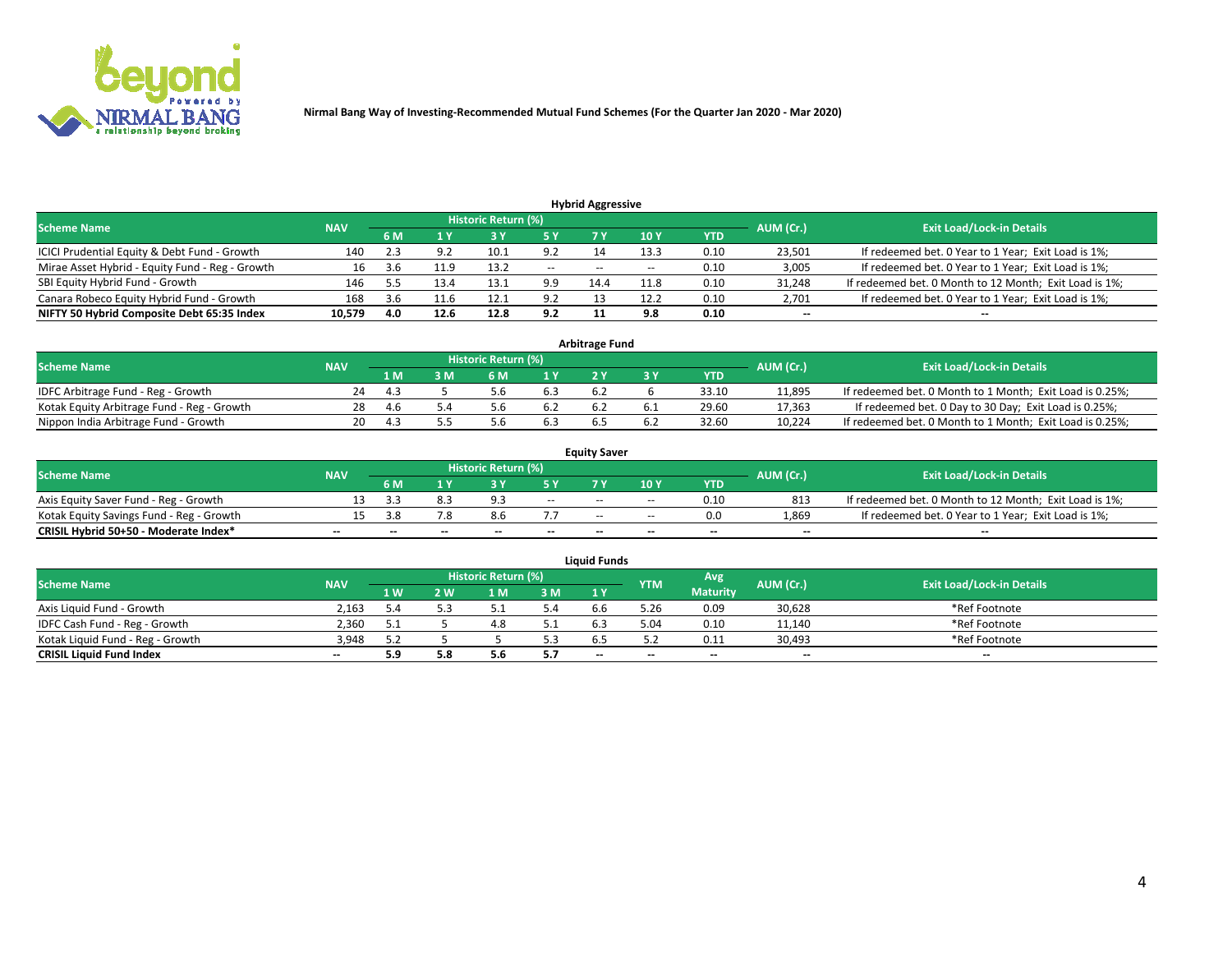

|                                               |            |      |     |                     |               | <b>Ultra Short Fund</b> |            |                 |           |                                  |
|-----------------------------------------------|------------|------|-----|---------------------|---------------|-------------------------|------------|-----------------|-----------|----------------------------------|
| <b>Scheme Name</b>                            | <b>NAV</b> |      |     | Historic Return (%) |               |                         | <b>YTM</b> | Avg             | AUM (Cr.) | <b>Exit Load/Lock-in Details</b> |
|                                               |            | 1 M  | 3 M | 6 M                 | 1 Y           | <b>3 Y</b>              |            | <b>Maturity</b> |           |                                  |
| IDFC Ultra Short Term Fund - Reg - Growth     |            | 4.9  |     |                     |               | $-$                     | ۔ 69. ذ    | 0.47            | 4,369     | Nil                              |
| Sundaram Ultra Short Term Fund - Reg - Growth |            |      |     | $b_{\cdot}$         | $\sim$ $\sim$ | --                      |            | 0.43            | 344       | Nil                              |
| L&T Ultra Short Term Fund - Growth            |            | 4.4  |     |                     | 7.b           |                         | 5.35       | 0.40            | 2,782     | Nil                              |
| <b>NIFTY Ultra Short Duration Debt Index</b>  | 3,998      | -5.4 | 6.6 |                     | 7.8           |                         | --         | $-$             | $- -$     | $- -$                            |

| <b>Monev Market Fund</b>                         |            |      |     |                     |        |        |            |                 |           |                                  |  |  |  |
|--------------------------------------------------|------------|------|-----|---------------------|--------|--------|------------|-----------------|-----------|----------------------------------|--|--|--|
| <b>Scheme Name</b>                               | <b>NAV</b> |      |     | Historic Return (%) |        |        | <b>YTM</b> | Avg             | AUM (Cr.) | <b>Exit Load/Lock-in Details</b> |  |  |  |
|                                                  |            | 1 M. | 3 M | 6 M                 | 1Y     | 3Y     |            | <b>Maturity</b> |           |                                  |  |  |  |
| Aditya Birla Sun Life Money Manager Fund - Reg - | 265        |      |     |                     |        |        | 5.53       | 0.36            | 11,145    | Nil                              |  |  |  |
| Growth                                           |            |      |     |                     |        |        |            |                 |           |                                  |  |  |  |
| Franklin India Savings Fund - Growth             | 36         | 4.   | 6.5 |                     | 8.5    |        | 5.52       | 0.38            | 5,072     | Nil                              |  |  |  |
| Nippon India Money Market Fund - Growth          | 2.988      |      | 6.5 |                     | -8.1   |        | 5.43       | 0.33            | 3,739     | Nil                              |  |  |  |
| <b>CRISIL Liquid Fund Index</b>                  | $\sim$     | 5.6  | 5.7 | - 6.1               | $\sim$ | $\sim$ | --         | $\sim$          | $\sim$    | $- -$                            |  |  |  |

| <b>Short Term Fund</b>                          |            |     |     |                     |                |           |            |                 |           |                                  |  |  |  |  |
|-------------------------------------------------|------------|-----|-----|---------------------|----------------|-----------|------------|-----------------|-----------|----------------------------------|--|--|--|--|
| <b>Scheme Name</b>                              | <b>NAV</b> |     |     | Historic Return (%) |                |           | <b>YTM</b> | Avg             | AUM (Cr.) | <b>Exit Load/Lock-in Details</b> |  |  |  |  |
|                                                 |            | 1 M | 3 M | 6 M                 | 1 <sup>Y</sup> | <b>3Y</b> |            | <b>Maturity</b> |           |                                  |  |  |  |  |
| Axis Short Term Fund - Growth                   | 22         |     | 8.9 | 10.3                | 9.9            |           | 6.54       | 2.40            | 3,674     | Nil                              |  |  |  |  |
| HDFC Short Term Debt Fund - Growth              | 22         |     |     | 10.3                | 9.8            |           | 6.99       | 3.04            | 9,702     | Nil                              |  |  |  |  |
| IDFC Bond Fund - Short Term Plan - Reg - Growth | 41         |     |     | 10                  | 9.8            |           | 6.51       | 2.12            | 11,356    | Nil                              |  |  |  |  |
| Kotak Bond Short Term Fund - Reg - Growth       | 37         | 2.0 |     | 9.5                 | 9.7            |           | 7.03       | 3.10            | 10,397    | Nil                              |  |  |  |  |
| L&T Short Term Bond Fund - Reg - Growth         | 19.        | -6  | 7.9 | Q 2                 | 9.4            |           | 6.35       | 2.18            | 5,025     | Nil                              |  |  |  |  |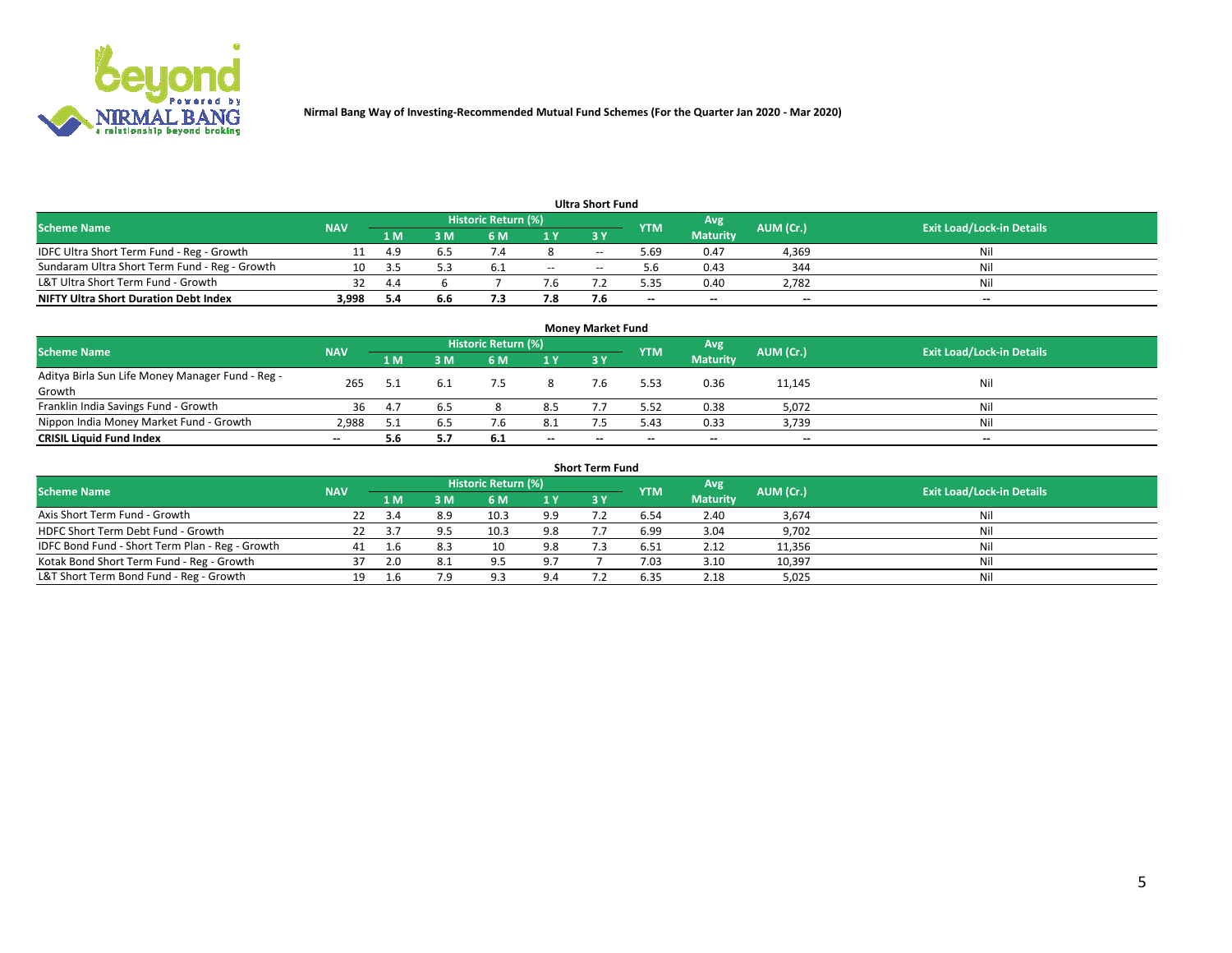

| <b>Low Duration Fund</b>                                                                                                             |       |     |     |     |      |  |      |                 |       |     |  |  |  |  |
|--------------------------------------------------------------------------------------------------------------------------------------|-------|-----|-----|-----|------|--|------|-----------------|-------|-----|--|--|--|--|
| <b>Historic Return (%)</b><br>Avg<br>AUM (Cr.)<br><b>Exit Load/Lock-in Details</b><br><b>Scheme Name</b><br><b>NAV</b><br><b>YTM</b> |       |     |     |     |      |  |      |                 |       |     |  |  |  |  |
|                                                                                                                                      |       | 1 M | ያ M | 5 M | 4 V. |  |      | <b>Maturity</b> |       |     |  |  |  |  |
| Axis Treasury Advantage Fund - Growth                                                                                                | 2.220 |     |     | 8.6 | 8.8  |  | 5.87 | 0.85            | 4,128 | Nil |  |  |  |  |
| Canara Robeco Savings Fund - Reg - Growth                                                                                            |       |     |     |     | 8.1  |  | 5.69 | 0.79            | 1,263 | Nil |  |  |  |  |
| IDFC Low Duration Fund - Reg - Growth                                                                                                |       |     | 6.8 | د.8 | 8.4  |  | 5.81 | 0.90            | 5,204 | Nil |  |  |  |  |

| <b>Banking &amp; PSU Bond Funds</b>            |            |      |    |                            |      |           |                 |                 |           |                                  |  |  |  |
|------------------------------------------------|------------|------|----|----------------------------|------|-----------|-----------------|-----------------|-----------|----------------------------------|--|--|--|
| <b>Scheme Name</b>                             | <b>NAV</b> |      |    | <b>Historic Return (%)</b> |      |           | <b>YTM</b>      | Avg             | AUM (Cr.) | <b>Exit Load/Lock-in Details</b> |  |  |  |
|                                                |            | 1 M  | sм | 6 M                        |      | <b>3Y</b> |                 | <b>Maturity</b> |           |                                  |  |  |  |
| HDFC Banking and PSU Debt Fund - Reg - Growth  | Ίħ.        |      |    | 10.                        | 10.3 |           | $^{\prime}$ .18 | 3.08            | 4.291     | Ni                               |  |  |  |
| Kotak Banking and PSU Debt Fund - Reg - Growth | 46         |      |    | 10.6                       |      |           | 6.97            | 3.88            | 3,553     | Ni                               |  |  |  |
| IDFC Banking & PSU Debt Fund - Reg - Growth    |            | ิก ว |    |                            | 11.3 |           | 6.67            | 3.02            | 12.187    | Ni                               |  |  |  |

| <b>Corporate Bond Funds</b>                         |            |      |      |                     |      |     |            |                  |           |                                                         |  |  |  |  |
|-----------------------------------------------------|------------|------|------|---------------------|------|-----|------------|------------------|-----------|---------------------------------------------------------|--|--|--|--|
| <b>Scheme Name</b>                                  | <b>NAV</b> |      |      | Historic Return (%) |      |     | <b>YTM</b> | Avg <sup>1</sup> | AUM (Cr.) | <b>Exit Load/Lock-in Details</b>                        |  |  |  |  |
|                                                     |            | 1 M  | : M  | 6 M                 | 1 Y  | 3 Y |            | <b>Maturity</b>  |           |                                                         |  |  |  |  |
| ICICI Prudential Corporate Bond Fund - Reg - Growth | 20         | -4.9 | 8.9  | 9.8                 | 10   |     | 6.8        | 2.58             | 11,096    | Nil                                                     |  |  |  |  |
| L&T Triple Ace Bond Fund - Reg - Growth             |            |      | 10.2 |                     | 13.1 |     | 7.51       | 8.48             | 2,047     | If redeemed bet. 0 Month to 3 Month; Exit Load is 0.5%; |  |  |  |  |
| Kotak Corporate Bond Fund - Std - Growth            | 2.643      |      | 8.1  | 07                  | 9.7  |     | 6.42       | 1.58             | 3,801     | Nil                                                     |  |  |  |  |

| <b>Credit Risk Fund</b>                           |            |           |     |                            |     |     |            |                 |           |                                                           |  |  |  |
|---------------------------------------------------|------------|-----------|-----|----------------------------|-----|-----|------------|-----------------|-----------|-----------------------------------------------------------|--|--|--|
| <b>Scheme Name</b>                                | <b>NAV</b> |           |     | <b>Historic Return (%)</b> |     |     | <b>YTM</b> | 'Avg            | AUM (Cr.) | <b>Exit Load/Lock-in Details</b>                          |  |  |  |
|                                                   |            | 1 M       | 3 M | 6 M                        | 1 Y | 3Y  |            | <b>Maturity</b> |           |                                                           |  |  |  |
| <b>ICICI Prudential Credit Risk Fund - Growth</b> |            | -4.7      |     | 10.5                       | 9.5 | 7.b | 9.2        | 2.15            | 11,707    | If redeemed bet. 0 Year to 1 Year; Exit Load is 1%;       |  |  |  |
| Kotak Credit Risk Fund - Reg - Growth             |            | <b>38</b> | _പറ |                            |     |     |            | 2.68            | 4,979     | If redeemed bet. 0 Year to 1 Year; Exit Load is 1%;       |  |  |  |
|                                                   |            |           |     |                            |     |     |            |                 |           | If redeemed bet. 0 Month to 12 Month; Exit Load is 3%; If |  |  |  |
| SBI Credit Risk Fund - Growth                     |            |           |     | -8.1                       | 6.6 |     | 8.66       | 2.41            | 5,109     | redeemed bet. 12 Month to 24 Month; Exit Load is 1.5%; If |  |  |  |
|                                                   |            |           |     |                            |     |     |            |                 |           | redeemed bet. 24 Month to 36 Month; Exit Load is 0.75%;   |  |  |  |